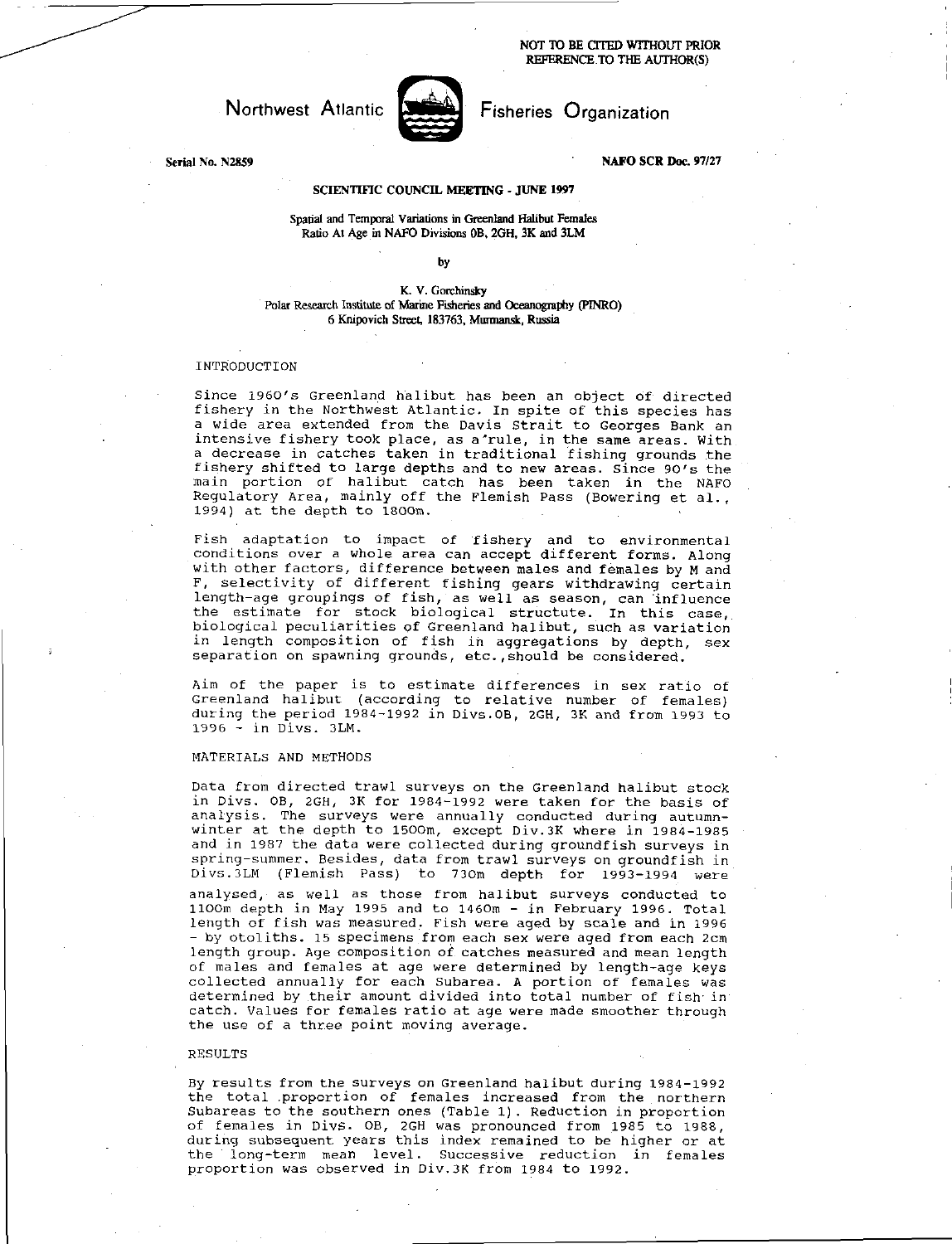During surveys on the Greenland halibut stock in Divs.OB, 2GH in autumn-winter, males were predominant in catches. Proportion of females in Div.OB varied from 0.29 to 0.37 and from 0.37 to 0.50 in Divs. 2GH.

大门<br>一个人们

 $- 2 -$ 

Prior to 1990, females were preponderant in catches taken in Div.3K and their proportion successively decreased from 0.70 in 1984 to 0.48 in 1992.

In Flemish Pass males were predominant during spring-summer period (1993-1994 surveys); females predominated at large depth during winter-spring (1995-1996).

Proportion of females in catches gradually increased with age (Table 1). This increase was observed in proportion of males to age 8 in Div.OB. Relative amount of females sharply increased above age 9, in 1992  $-$  above age 7. Greenland halibut catches consisted only of females'at age 14-15, in 1992 - at age 12.

In Divs.2GH, increase in proportion of females above age 8-9 takes place and in 1992 - above age 7 catches consisted only of females at age 13-14, in 1992 - at age 11.

In Div.3K, a notable increase in females proportion took place, as a rule, above age 6-8. 100% of females at age 11-12 (1984, 1988, 1990) and at age 14 (1986, 1992) were in catches.

In Divs.3LM, decrease in proportion of males in catches by the data from summer surveys conducted at depth to 730m began at earlier age - above age 4; catches of Greenland halibut at age 11 and above consisted only of females. At larger depths, by the data from winter-spring surveys, the amount of males started to reduce at age 9-10 and no males at age above 13 were registered in catches.

Variation in mean length of males and females at age is very similar to those at age to 9 in all areas when males in catches begin to disappear (Figs. 2-5). Growth rate during this interval is close to linear. Decrease in yearly increment of males mean length, compared to females, is observed at age 9-10. No males above 13 and females above 20 were found in our samples.

# DISCUSSION

Male and female ratio genetically conditioned when borning as 1:1 can essentially vary to that or another side during individual development of fish, being one of the most important factors characterizing the stock structure, peculiarities of behaviour, migration, and in some cases, impact of fishery upon the stock status.

Sex separation in Greenland halibut is known to occur when forming prespawning and, spawning aggregations. Males appear earlier on spawning grounds and leave them later than females (Nizovtsev, 1989; Zilanov et al., 1976). Predominance of males in catches was regular as far as Russian surveys on Greenland halibut was carried out in the northern Subareas during prespawning period.

With an increase in depth the halibut mean length grows, a proportion of females increases and the largest specimes are represented only by females (Gorchinsky, Vaskov, 1992; Gorchinsky, 1993; Junquera, Zamarro, 1992; Gorchinsky, 1996). Difference in depth, at which the survey was performed off Flemish Pass in 1993-1994 and in 1995-1996, is probably the main reason of the variations observed in total proportion of females and at age at which males disappeared from catches during those years (Table 1 and Fig.l).

Assumption of E.de Cardenas (1996) on exsisting relationship between geographical latitude and sex proportion seems to be reliable. As a rule, males are predominant in the northern areas whereas females are preponderant in the southern ones. By the data from Nizovtsev and Troyanovsky (1970) a proportion of females in catches from Iceland area varied from 0.44-0.48 on the northern and northwestern slopes to 0.79-0.81 - on the eastern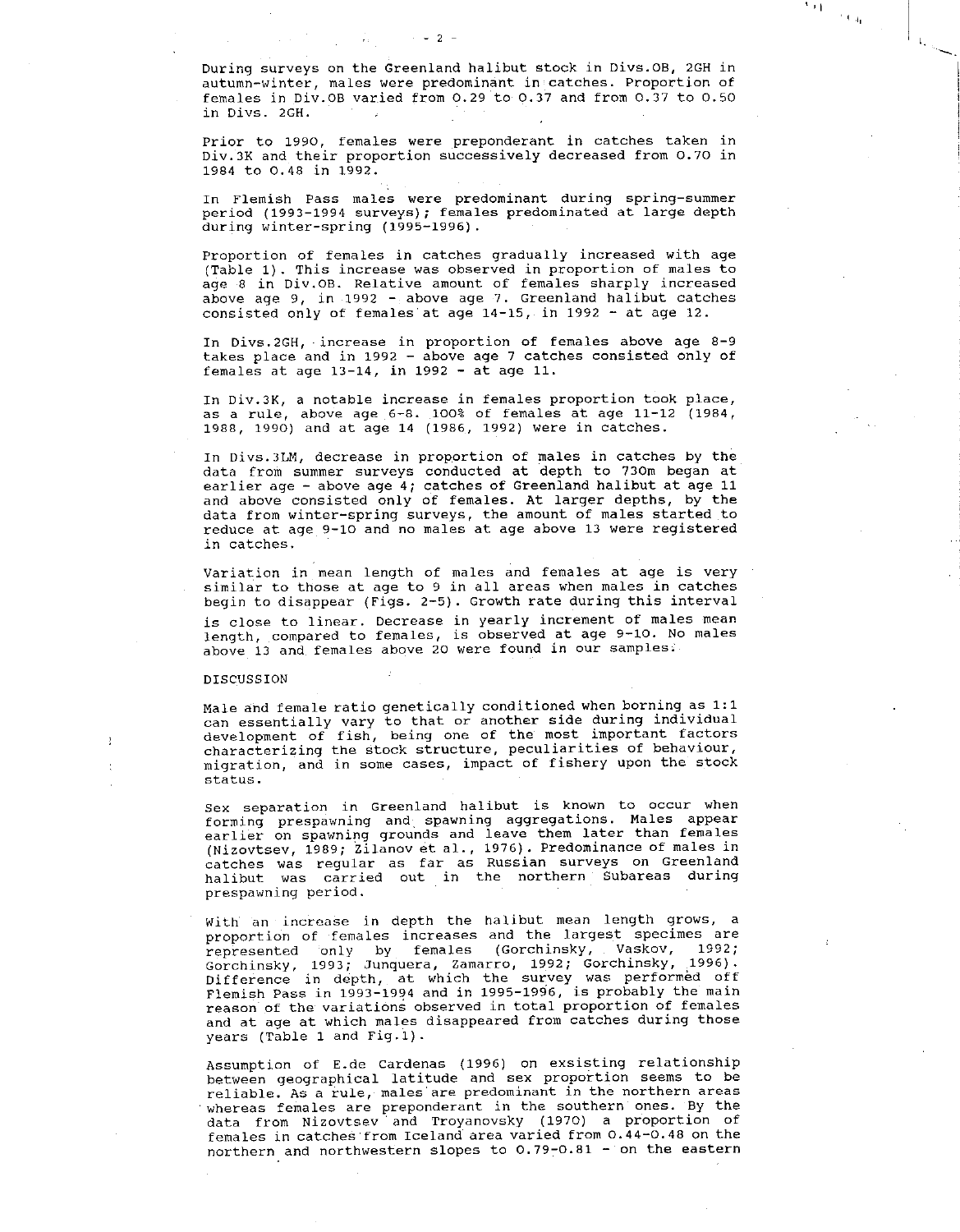and northeastern slopes. In the area from the Rockall- Hatton seamounts to the Faroe-Icelandic Rapid western slope there were more males, approximately by 4 times, than females (Nizovtsev, 1989). Along the eastern coast of Canada a proportion of females increases from 38.9% off the Davis Strait to 51.5% on the Northern Newfoundlend Bank (Zilanov et al., 1976) and it constituted 51-58% in Flemish Pass (E.de Cardenas, 1996). By our data this index made up 34, 55 and 52%, respectively (56.5% - at large depths).

Trend of proportion of females at age for the same size fish was observed in spatial and temporal variations. Age, at which catches consist only of females, decreases from north to south from 13-15 in Div.OB to 11-14 in Divs.3K and 3LM (i.e. upgoing part of curves in Fig.l shifts in general to the left). These data agree with the observations performed by Chumakov et al. (1978) that in Subareas 0+1 males at age 14 disappear from catches and with those by E.de Cardenas (1996) that proportion of females at age 12 grows to 100% off Flemish Pass. Increase of proportion of females in catches occurs as a rule at age 7-9, i.e. at age corresponding to mass maturation of males and their 100% recruitment to fishery (Serebryakov et al., 1992; E.de

No clear regularities of increase in proportion of females were found during the period investigated from 1984 to 1992 (Fig.l). However, proportion of females at age 7-9 had rather an upward trend in the northern areas and trend towards decrease in the southern.

Cardenas, 1996).

Age, at which males begin to mature, as well as age  $M_{50}$  and  $M_{100}$ , increase from Subareas 0+1 in the north to Div.2J (Serebryakov et al., 1992). Increase of age  $M_{50}$  was observed from Div.3K to 3L by Morgan and Bowering (1995). Comparing these peculiarities with the mentioned above phenomenon of shifting to the left of proportion of females at age from north to south (Fig.l) one can suggest that the earlier the age at maturity of males commences the longer they remain in the stock.

Northern (0B, 2GH) and southern (3K, 3LM) Divs. differ between themselves by general sex ratio and pattern of variation in proportion of females at age. The reason for that was probably a shifting of mature males from south to northern spawning grounds taken place during the surveys. In this case, the spawning is probably non-intermitted and occurs during winter. One should recognize that a single population inhabits the areas mentioned (Templeman, 1973; Zilanov et al., 1976; Bowering, 1982).

It is also possible that separate population of Greenland halibut inhabits the southern divisions. Its main difference is that terms of spawning are prolonged during the year or have several peaks (Junquera, Zamarro, 1992). Both sex representatives inhabit these areas together without separating, they do not migrate far, with their ratio being around 1:1.

No essential difference in growth rate was observed between males and females when analyzing mean length at age (Figs.2-5). Reduction of proportion of males in trawl catches probably results from a sharp decline in their growth rate compared to females and in this connection, from a reduction of trawl efficiency regarding males. However, that was not observed in any area investigated. In this case, males and females would be fished off approximately in equal ratio by other fishing gears, such as long line and gill net. In fact, by the data from Chumakov and Soshin (1991) and K.Nedreaas et al. (1993) catches taken by long line and gill net consisted of large specimens compared to those from trawl catches, the proportion of males varied from 1/3 to 1/10.

At the same time, long impact of specific fishing gears upon the Greenland halibut stock can essentially influence sex ratio and its status. As far as a trawl fishery in the northern areas is based on prespawning aggregations consisting mainly of males and long-line and gill net fisheries - on females, long impact of any of these fishing gears may result in disturbance in sex natural balance.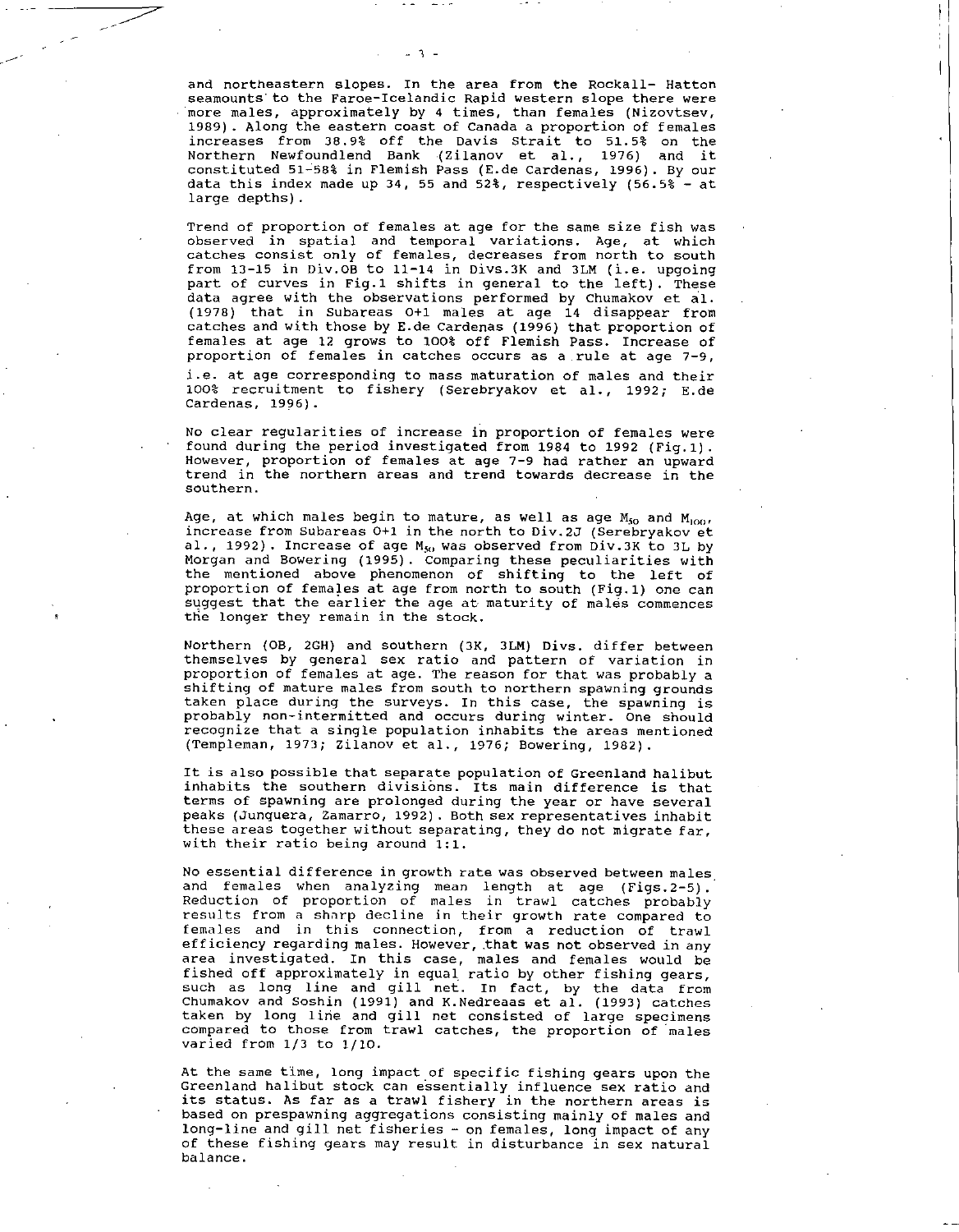On the other hand, in connection with that individual fecundity of Greenland halibut females is dependent on age, length and weight (Serebryakov et al., 1992), fishing of large females, contributing to the populational fecundity, can notably attenuate the stock reproductive capacity and finally result in its reduction.

### References

Bowering, W.R. 1982. Stock identification studies of Greenland halibut (Reinhardtius hippoglossoides) in the Northwest Atlantic from tagging experiments. NAFO SCR Doc. 82/78, 18 p.

Bowering, W.R., W.B. Brodie, D. Power and M.J. Morgan. 1994. Greenland halibut in NAFO Subarea 2 and Divisions 3KLM: a rapidly declining resource with a rapidly increasing fishery. NAFO SCR Doc. 94/57, 25 p.

Chumakov, A.K., I.S. Shafran and V.L. Tretjak. 1978. Assessment of Greenland halibut abundance and biomass In statistical Area 0 and Subarea 1 with application of the virtual population method. ICNAF Res. Doc. 78/6/53, 8 p.

Chumakov, A.K. and S.M. Soshin. 1991. Results of sratified random bottom trawl and long-line survey on Greenland halibut in NAFO Div. 0B in 1990. NAFO SCR Doc. 91/66, 11p.

De Cardenas, E. 1996. The females ratio by length as an Indicator of sexual differences in mortality of Greenland halibut (Reinhardtius hippoglossoides) at ages 8+. NAFO SCR Doc. 96/35, 10 p. •

Gorchinsky, K.V. and AA. Vaskov. 1992. Trawl survey results on Greenland halibut stock evaluation in NAFO Divs. 0B and 2GH in October/December 1991. NAFO SCR Doc. 92/22, 15 **p.** 

Gorchinsky, K.V. 1993. Results from Greenland halibut assessment In Divisions OB, 2GH by the data from 1992 bawl survey. NAFO SCR. Doc. 93/15, 7 p.

Gorchinsky, K.V. 1996. Assessment of Greenland halibut abundance and biomass in the northern part of the Flemish Pass by data of a Russian trawl survey in February 1996. NAFO SCR Doc. 96/72, 5 p.

Junquera, S. and J. Zamarro. 1992. Sexual maturity and spawning of the Greenland halibut (Reinhardtius hippoglossoides) from Flemish Pass area. NAFO SCR Doc. 92/41, 10 p.

Morgan, M.J. and W.R. Bowering. 1995. Maturity at size and age of Greenland halibut In NAFO Subarea 2 and Divisions 3KLM. NAFO SCR Doc. 95/54, 19 p.

Nedreaas, K., A.V. Soldal and A. Bjordal. 1993. Performance and biological implications of a multi-gear fishery for Greenland halibut (Reinhardtius hippoglossoldes). NAFO SCR Doc. 93/118, 15 p.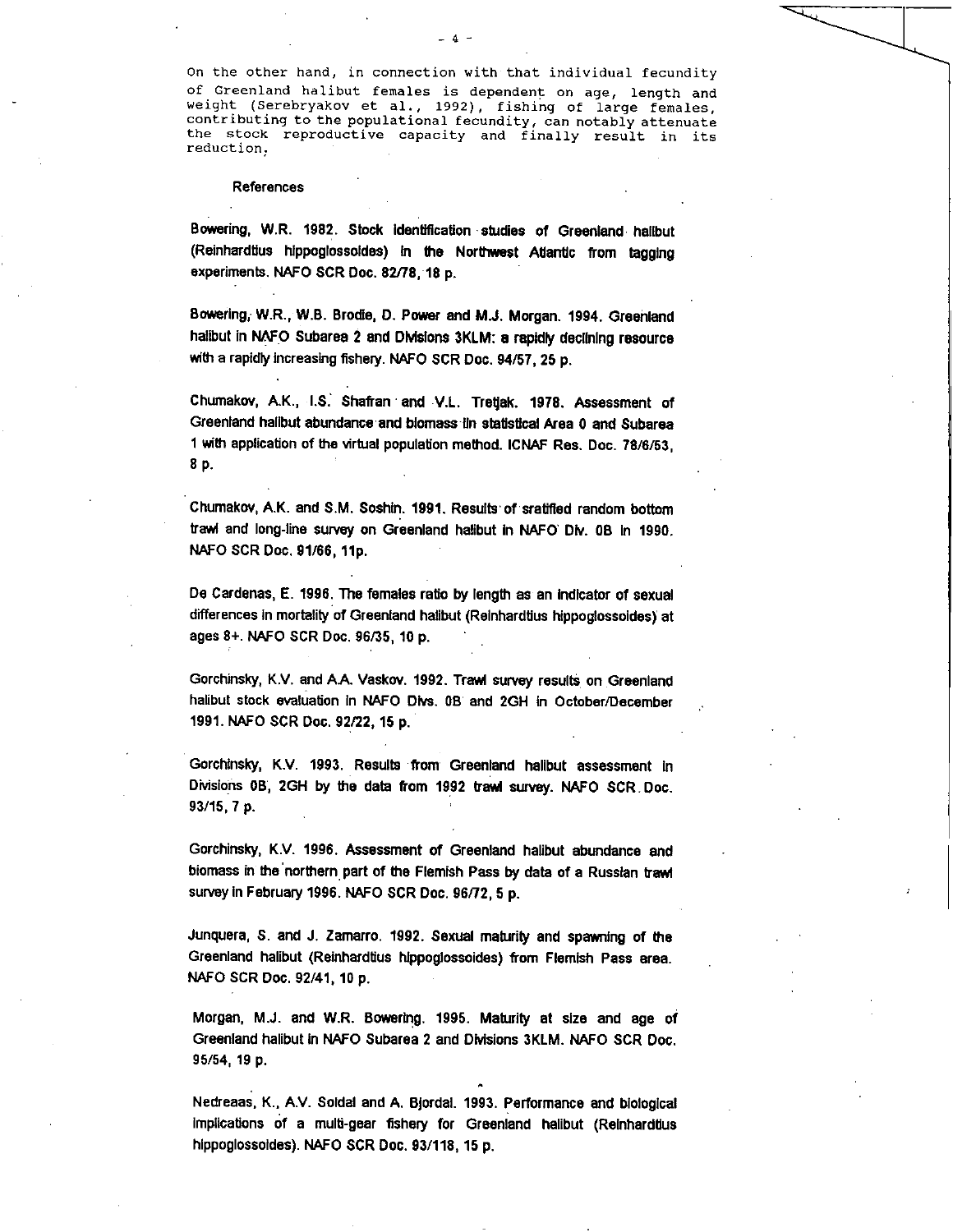Nizovtsev, G.P. and F.M. Troyanovsky. 1970. Biological characteristic and distribution of commercial concentrations of Greenland halibut Relnhardtlus hippoglossoldes (Walbaum) In the area of Iceland. Materials of fisheries investigations of the Northern basin. 16 (part 2): 50-59.

Nizovtsev, G.P. 1989. New information on the range of the Greenland halibut, Reinhardtius hippoglossoldes, in the North Atlantic. J. Ichtyol. 29 (5): 856-860.

Serebryakov, V.P., A.K. Chumakov and I.I. Tevs. 1992. Spawning stock, population fecundity and year-class strength of Greenland halibut (Relnhardtlus hippoglossoldes) in the Northwest Atlantic, 1969-88. J. Northw. Atl. Fish. Sci. 14: 107-113.

Templeman, W. 1973. Distribution and abundance of the Greenland halibut, Reinhardtius hippoglossoldes (Walbaum), in the Northwest Atlantic. ICNAF Res. Bull. 10: 83-98.

Zilanov. V.K., AA. Stroganov, F.M. Troyanovsky and A.K. Chumakov. 1976. The results of the study of commercial reserve of Greenland halibut (Reinhardtius hippoglossoldes) at the continental slopes In the Northwestern Atlantic. ICNAF Res. Doc. 109.

| Years                                                                                                | Divisions                                                            |                                                                                          |                                                                      |                                                                                        |                                                                      |                                                                                        |                              |                                       |
|------------------------------------------------------------------------------------------------------|----------------------------------------------------------------------|------------------------------------------------------------------------------------------|----------------------------------------------------------------------|----------------------------------------------------------------------------------------|----------------------------------------------------------------------|----------------------------------------------------------------------------------------|------------------------------|---------------------------------------|
|                                                                                                      | 0В                                                                   |                                                                                          | 2GH                                                                  |                                                                                        | ЗΚ                                                                   |                                                                                        | 3LM                          |                                       |
| 1984<br>1985<br>1986<br>1987<br>1988<br>1989<br>1990<br>1991<br>1992<br>1993<br>1994<br>1995<br>1996 | 0.29<br>0.37<br>0.31<br>0.29<br>0.30<br>0.39<br>0.36<br>0.37<br>0.34 | (8550)<br>(13453)<br>(13323)<br>(5224)<br>(6788)<br>(5269)<br>(4215)<br>(2763)<br>(2192) | 0.37<br>0.50<br>0.44<br>0.44<br>0.40<br>0.41<br>0.47<br>0.45<br>0.43 | (9412)<br>(4126)<br>(3068)<br>(6109)<br>(4651)<br>(7505)<br>(2520)<br>(9368)<br>(6060) | 0.70<br>0.66<br>0.54<br>0.55<br>0.53<br>0.53<br>0.50<br>0.49<br>0.48 | (8044)<br>(3960)<br>(15141)<br>(7341)<br>(9407)<br>(5455)<br>(7104)<br>(2535)<br>(951) | 0 49<br>0.47<br>0.58<br>0.55 | (2441)<br>(3555)<br>(2152)<br>(10969) |
| average                                                                                              | 0.34                                                                 |                                                                                          | 0.43                                                                 |                                                                                        | 0.55                                                                 |                                                                                        | 0.52                         |                                       |

Table 1. Variation of the females ratio by years and areas (number of specimens analysed are in brackets).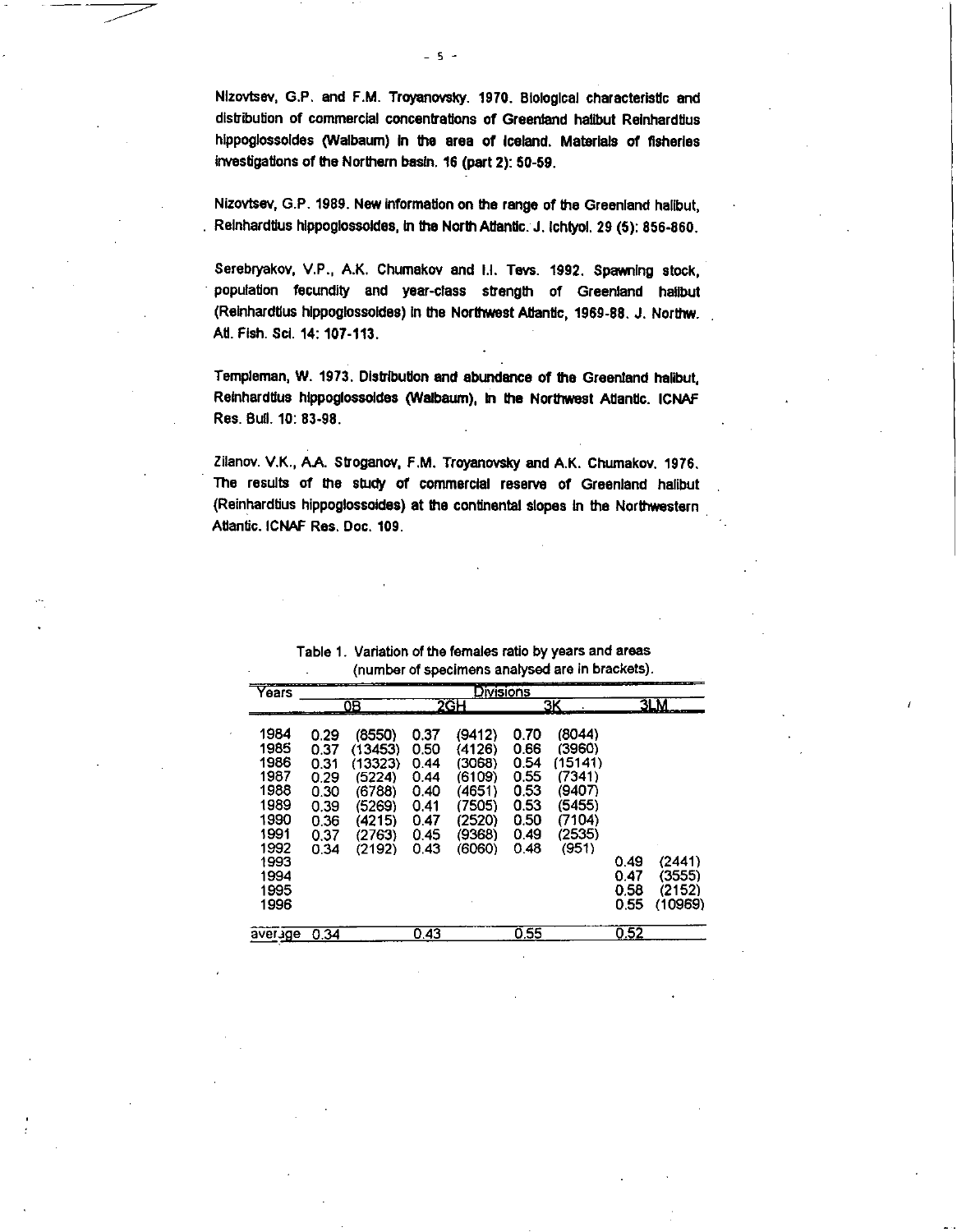

Fig. 1. Females ratio by age in 1984-1996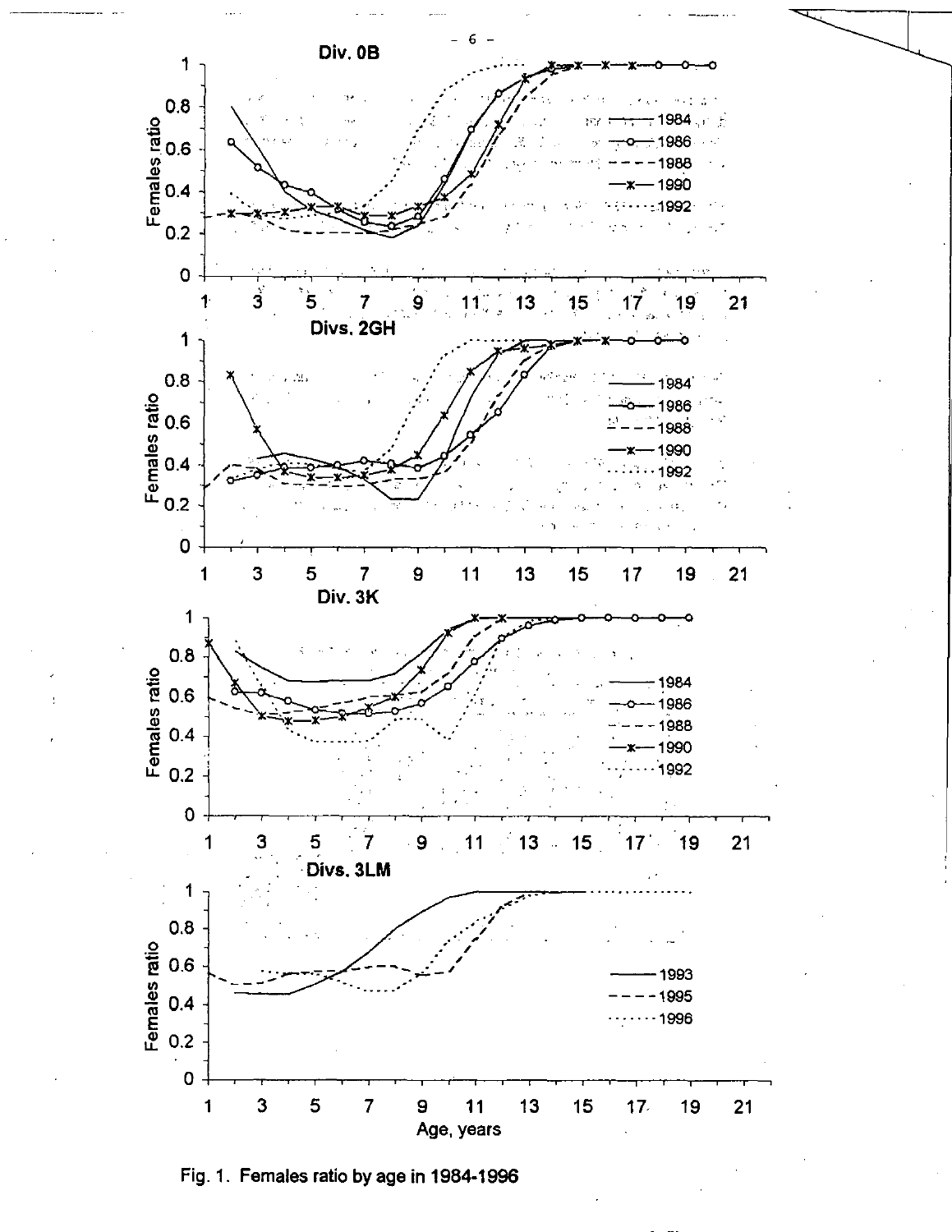

Fig. 2. Mean length at age in Div. OB for 1984-1992.

 $7 \overline{a}$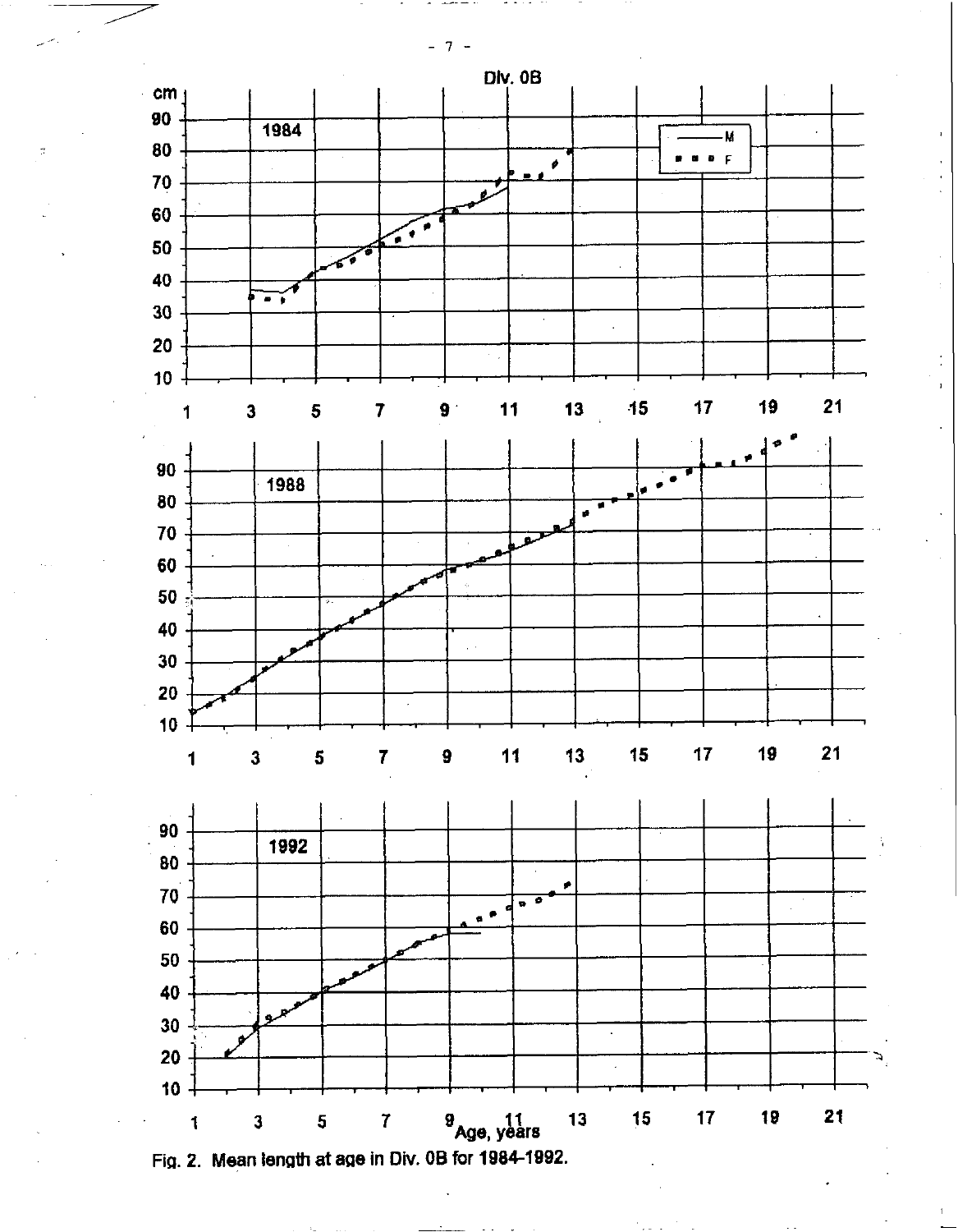Divs. 2GH





Fig. 3. Mean length at age in Divs. 2GH for 1984-1992.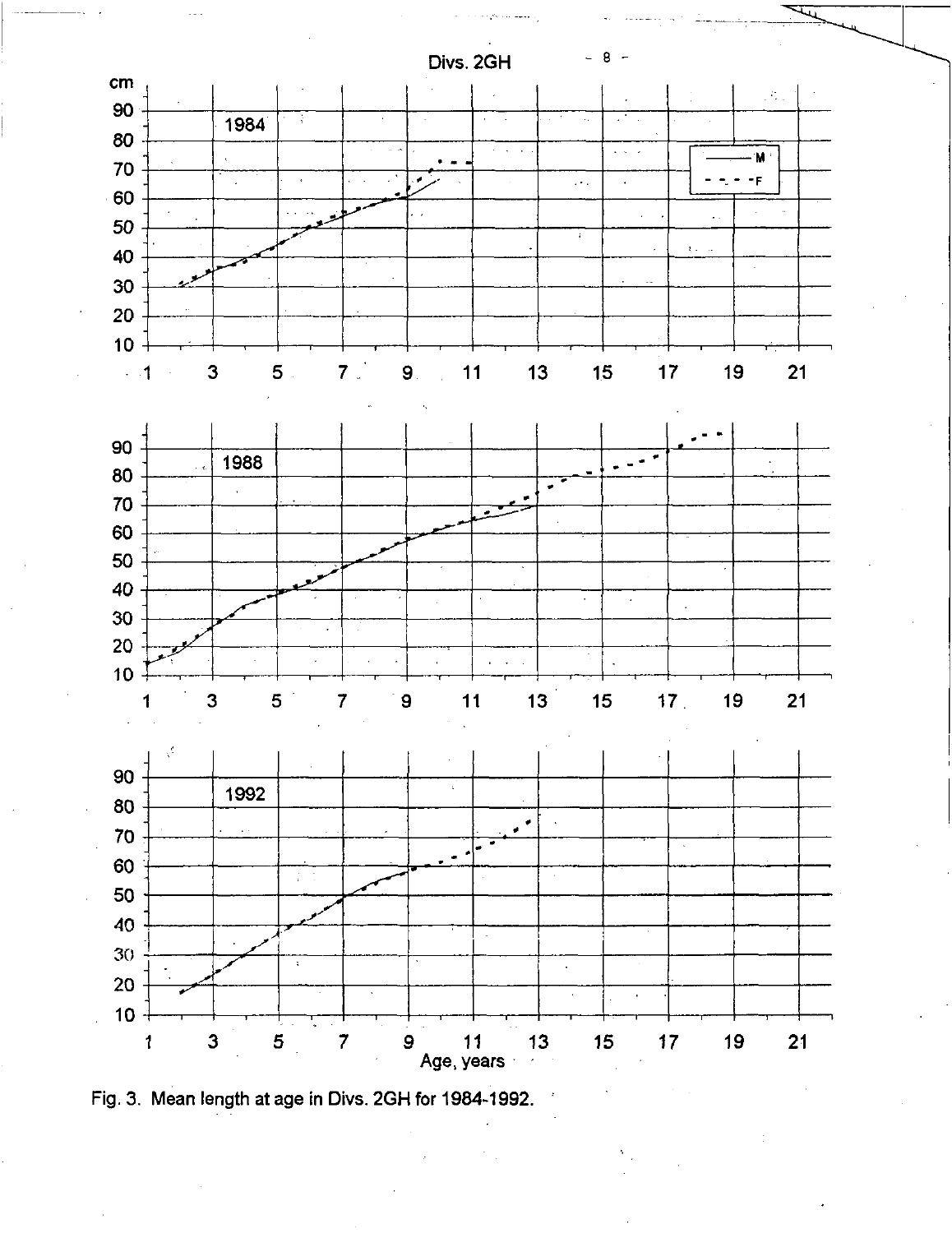